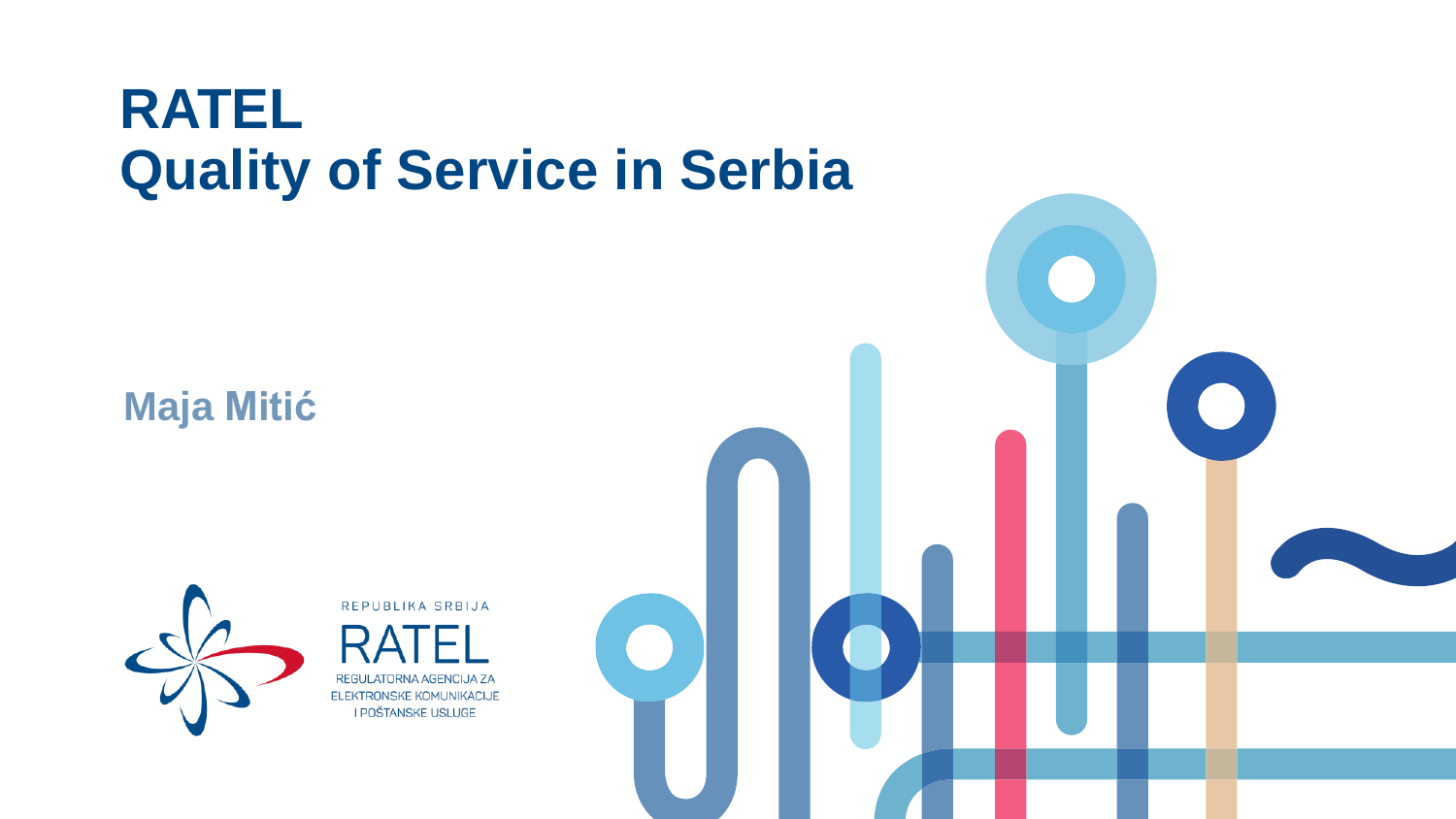## **RATEL QoS Monitoring**

Rulebook on quality parameters for publicly available electronic communication services and monitoring of electronic communication activity (Official Gazette of RS no. 73/11 and 3/14)

**& Guidelines for the Open Internet**





Mobile network service





Broadband IAS





Media distribution service

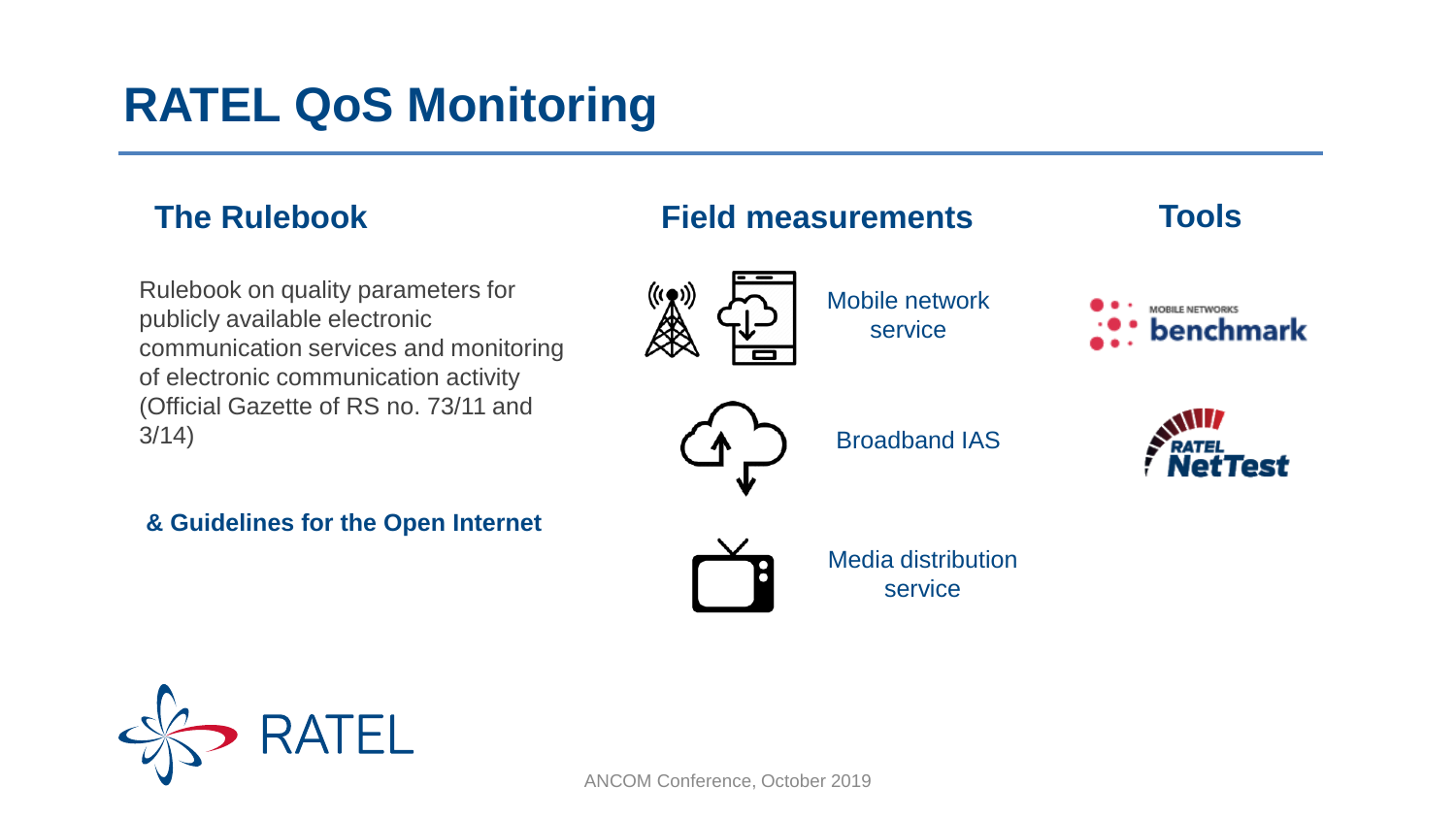## **Mobile network drive test in Serbia since 2017**

- More than 270 measurement hours
- 6 000 voice calls
- 100 000 data sessions
- 47 cities
- All national roads of category one (IA and IB)
- Railways
- Hot spots
- More than 10 000 km of drive test route
- More than 50% of population in Serbia
- Population and roads data based on:
- $\checkmark$  The 2011 census of the Republic Institute of Statistics
- $\checkmark$  Regulation on categorization of national roads in the Republic of Serbia



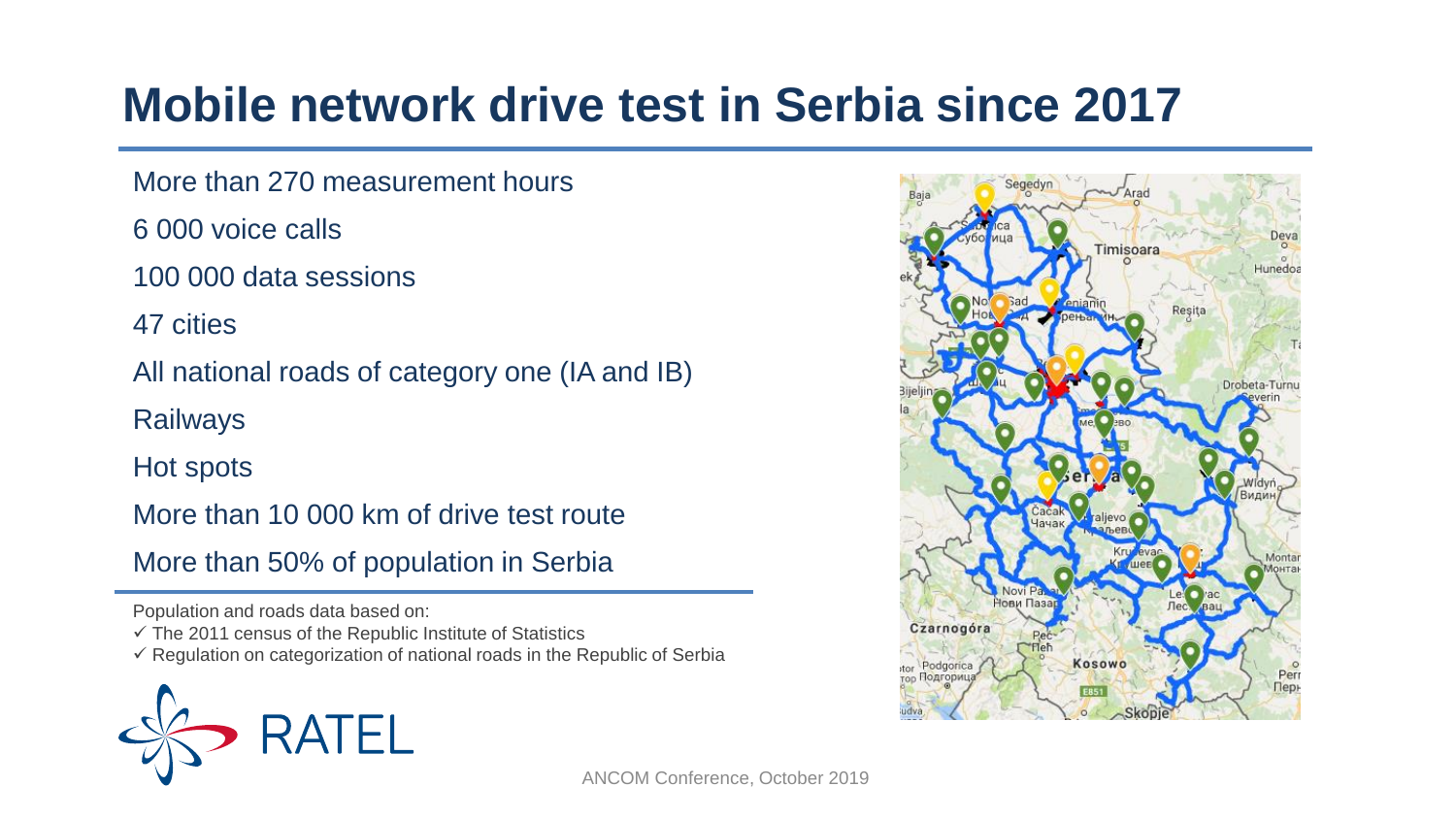## **[http://benchmark.ratel.rs](http://benchmark.ratel.rs/)**

| $\bullet\bullet\cdot$<br><b>MOBILE NETWORKS</b>             | CHOOSE ACTIVITY | HOOSE TEST | SINGLE LOCATION | <b>TECHNOLOGY</b>                                                      |
|-------------------------------------------------------------|-----------------|------------|-----------------|------------------------------------------------------------------------|
| $\mathbb{R}^{\bullet}$ benchmark<br>$\bullet \bullet \cdot$ | Outdoor         | YouTube    |                 | $\bullet$ $\bullet$ All $\circ$ Mixed $\circ$ 2G $\circ$ 3G $\circ$ 4G |

- Publicly available website
- Available for desktop, laptop and mobile devices
- Available in Serbian and English language
- **EXECUTE:** Selectable filter criteria
- Zooming down to the street level,10 zoom levels
- Comparative operators **results**



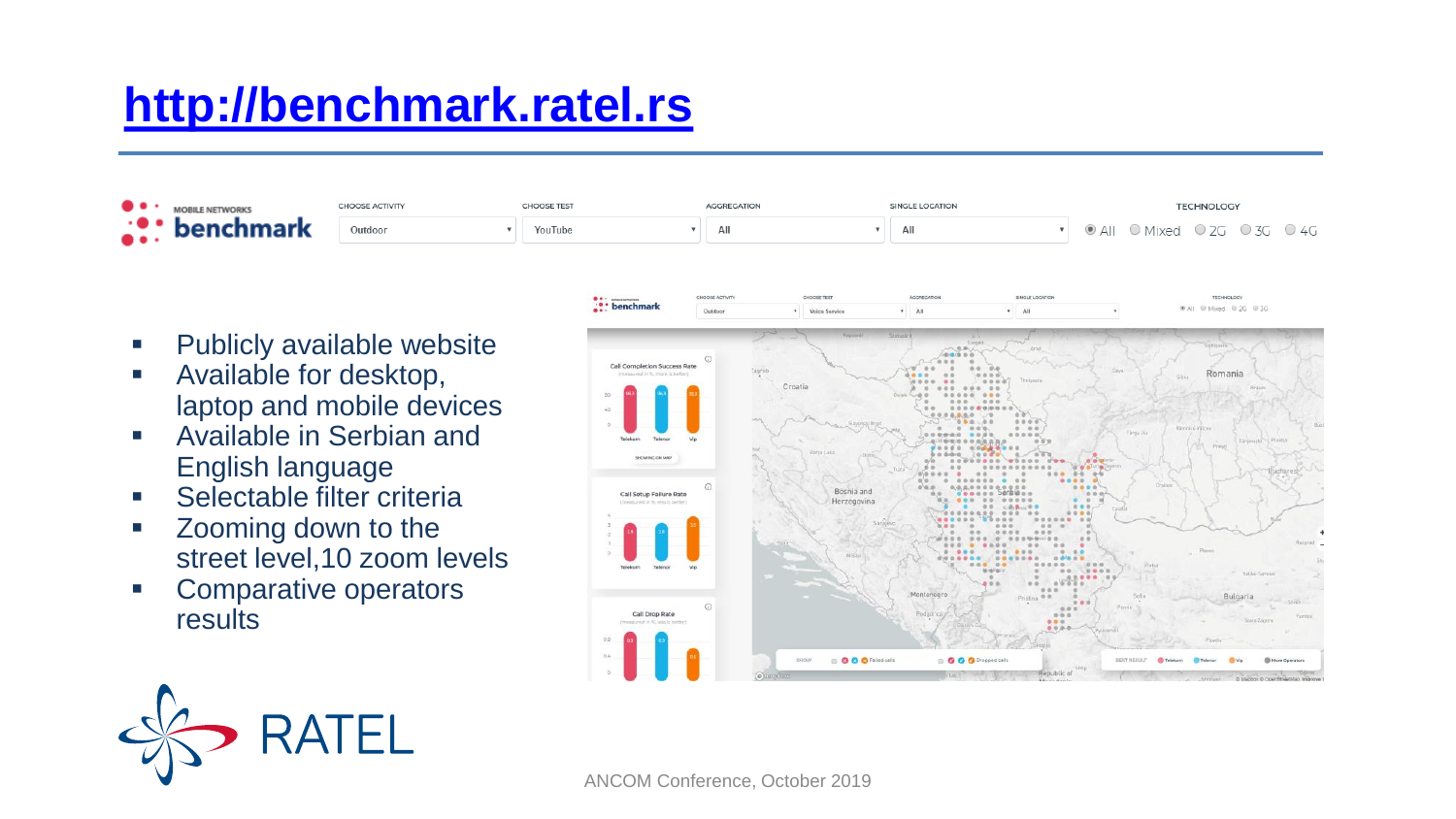## **Radio coverage**



ΈL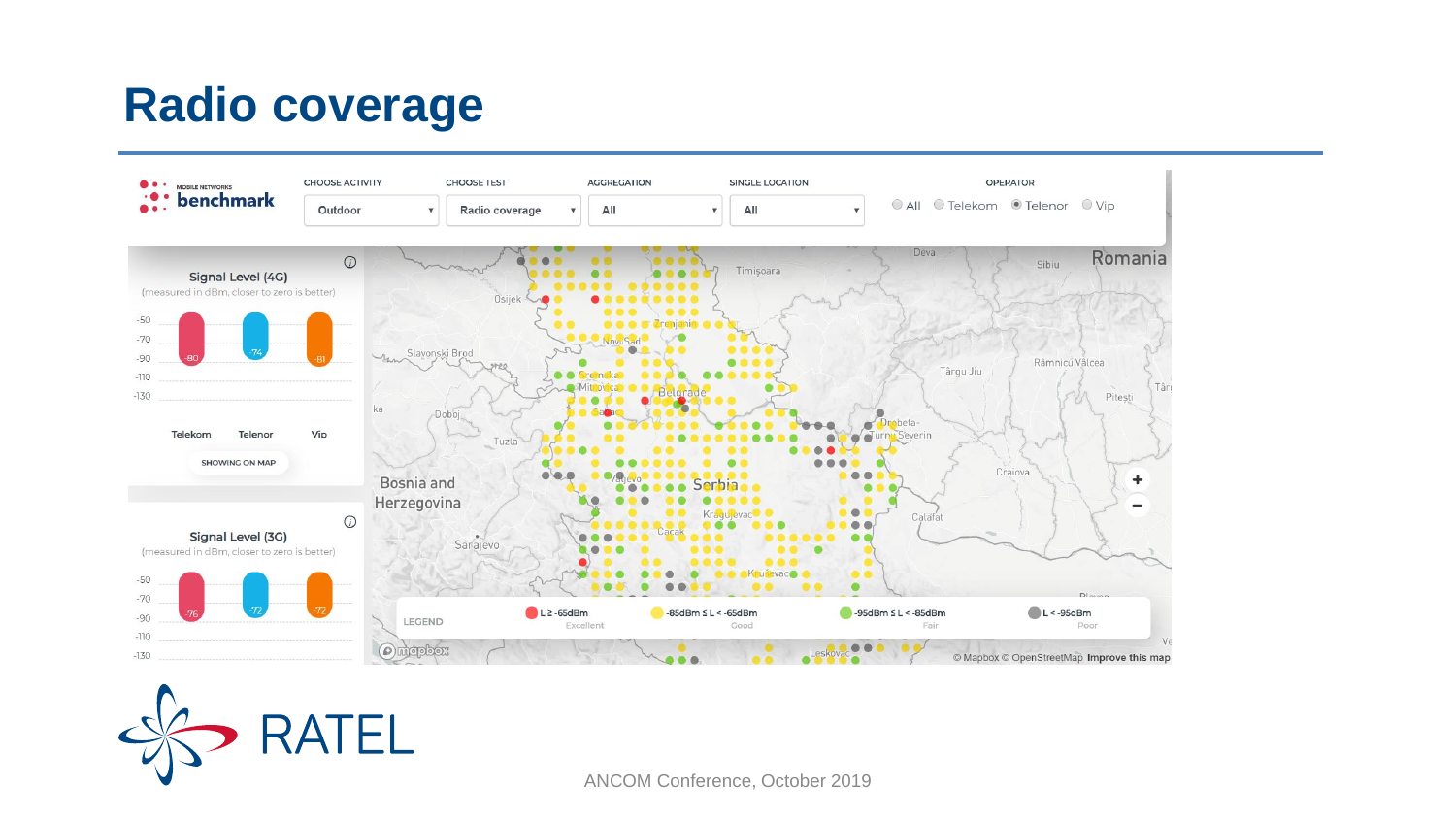### **Trend analysis [http://benchmark.ratel.rs](http://benchmark.ratel.rs/)**



#### Comparative overview of the results achieved in 2017 and 2018



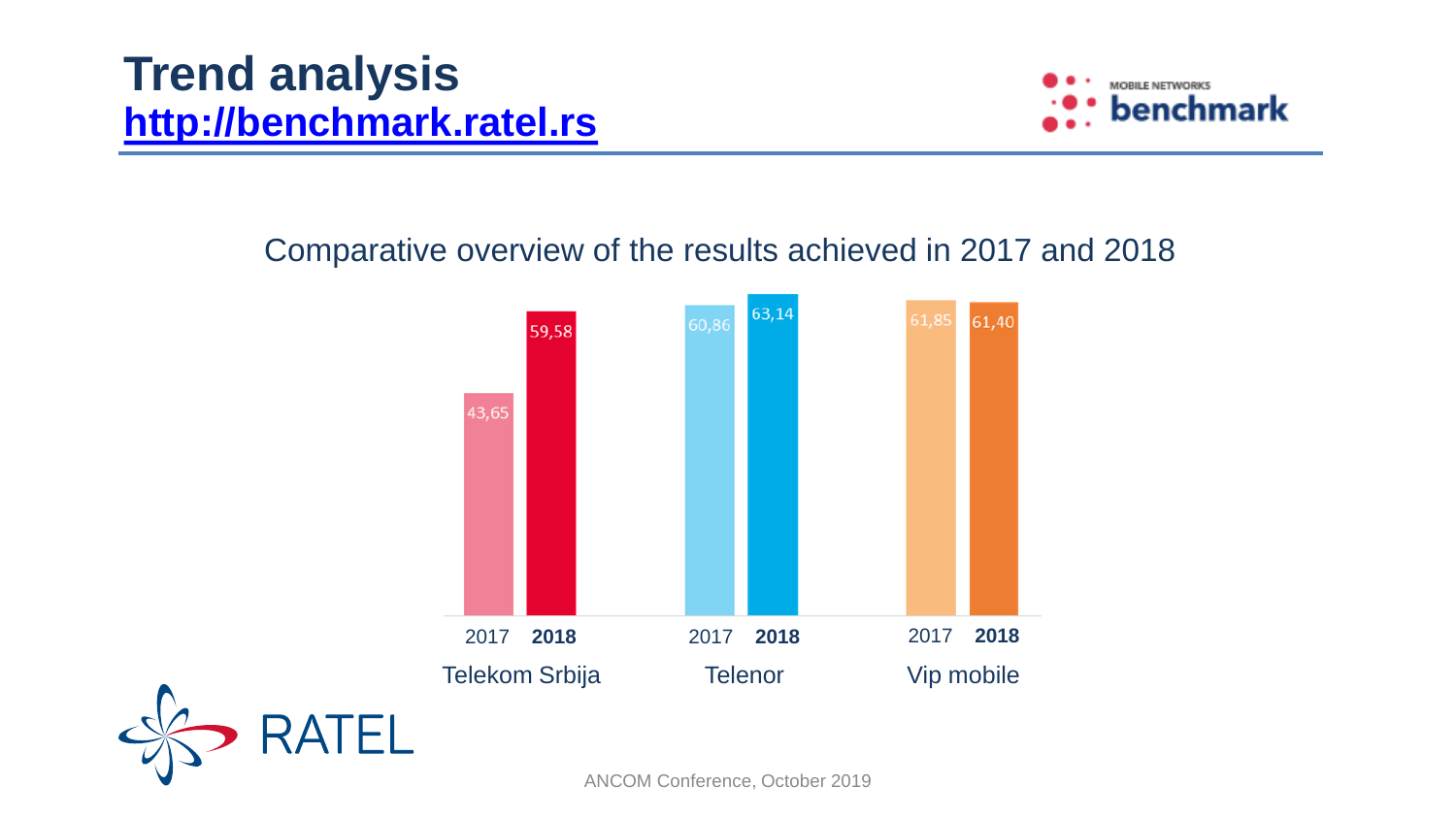## **RATEL NetTest Measuring the quality of Internet connection [http://nettest.ratel.rs](http://emf.ratel.rs/)**

- Tool available since 2016, upgraded in 2018
- Google Play & App Store More than 30 000 app users



- QoS measurements in the context of net neutrality
- Zero measurements
- GDPR: Data anonymization when displaying measurement results
- Results in the open data format (csv, xml, json)





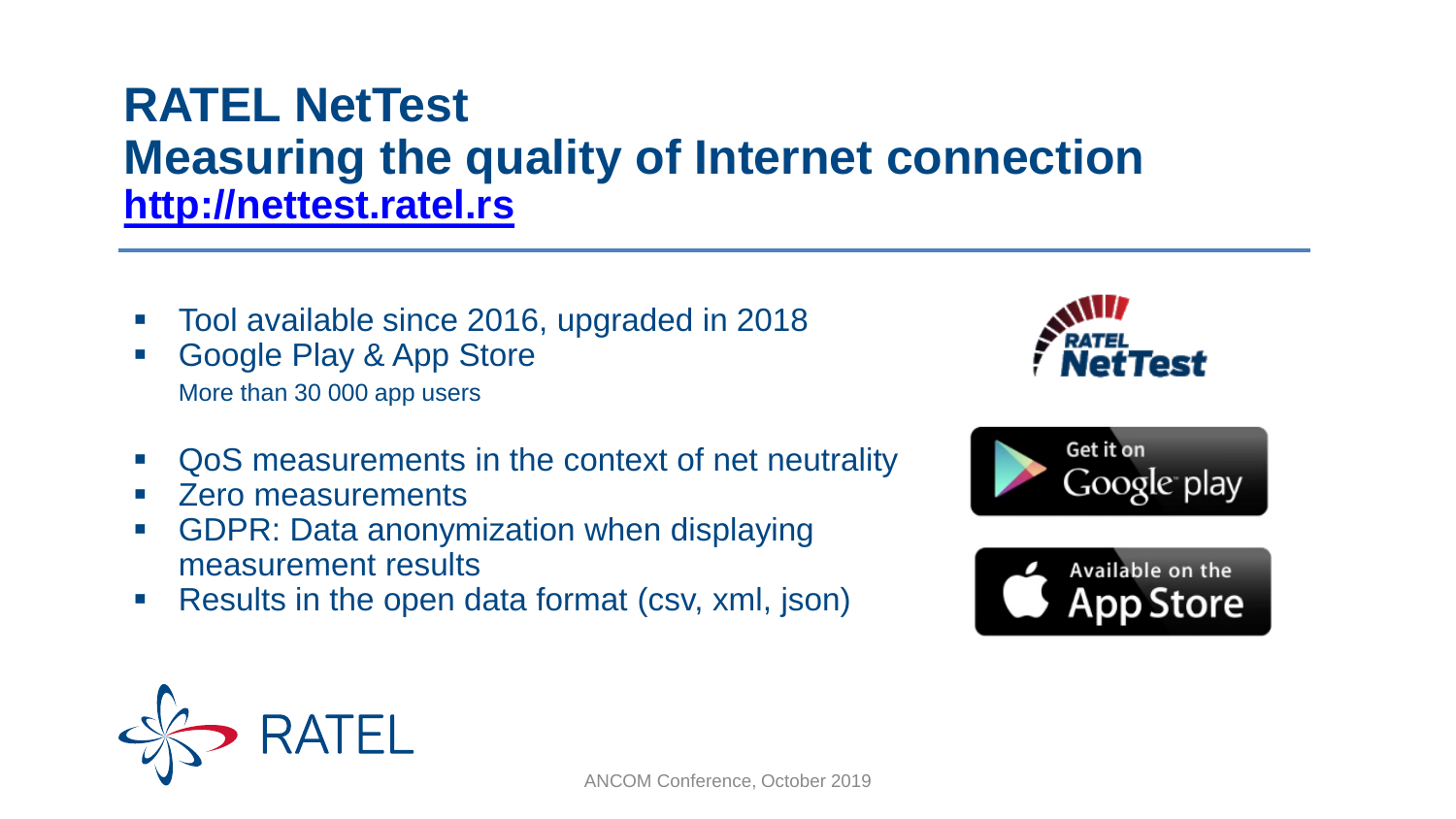### **RATEL NetTest: Measurements and results [http://nettest.ratel.rs](http://emf.ratel.rs/)**



FL.